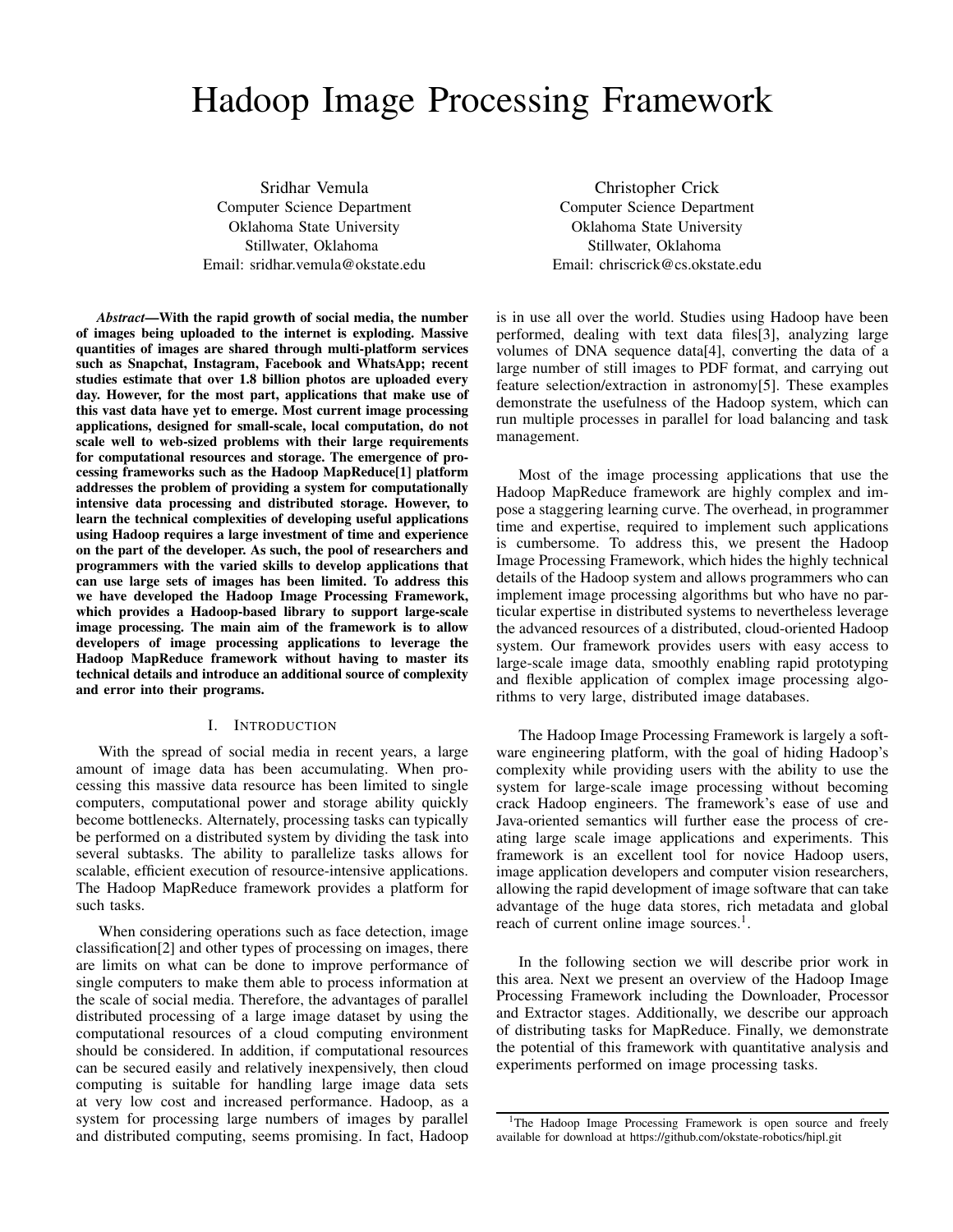## II. RELATED WORK

With the rapid usage increase of online photo storage and social media on sites like Facebook, Flickr and Picasa, more image data is available than ever before, and is growing every day. Every minute 27,800 photos are uploaded to Instagram,[6] while Facebook receives 208,300 photos over the same time frame. This alone provides a source of image data that can scale into the billions. The explosion of available images on social media has motivated image processing research and application development that can take advantage of very large image data stores.

White et.al [7] presents a case study of classifying and clustering billions of regular images using MapReduce. It describes an image pre-processing technique for use in a sliding-window approach for object recognition. Pereira et.al [8] outlines some of the limitations of the MapReduce model when dealing with high-speed video encoding, namely its dependence on the NameNode as a single point of failure, and the difficulties inherent in generalizing the framework to suit particular issues. It proposes an alternate optimized implementation for providing cloud-based IaaS (Infrastructure as a Service) solutions. Lv et.al [9] describes using the  $k$ -means algorithm in conjunction with MapReduce and satellite/aerial photographs in order to find different elements based on their color.

Zhang et.al [10] presents methods used for processing sequences of microscope images of live cells. The images are relatively small (512x512, 16-bit pixels). Stored in 90 MB folders, the authors encountered difficulties regarding fitting into Hadoop DFS blocks with were solved by custom InputFormat, InputSplit and RecordReader classes. Powell et.al [11] describes how NASA handles image processing of celestial images captured by the Mars Orbiter and rovers. Clear and concise descriptions are provided about the segmentation of gigapixel images into tiles, how the tiles are processed and how the image processing framework handles scaling and works with the distributed processing. Wang, Yinhai and McCleary[12] discuss speeding up the analysis of tissue microarray images by substituting human expert analysis for automated processing algorithms. While the images were gigapixel-sized, the content was easily segmented and there was no need to analyze all of an image at once. The work was all done on a specially-built high performance computing platform using the Hadoop framework.

Bajcsy et.al [13] present a characterization of four basic terabyte-size image computations on a Hadoop cluster in terms of their relative efficiency according to a modified Amdahl's Law. The work was motivated by the fact that there is a lack of standard benchmarks and stress tests for large-scale image processing operations on the Hadoop framework. Moise et.al [14] outlines the querying of thousands of images in one run using the Hadoop MapReduce framework and the eCP Algorithm. The experiment performs an image search on 110 million images collected from the web using the Grid 5000 platform. The results are evaluated in order to understand the best practices for tuning Hadoop MapReduce performance for image search.

The above shows that there has been a great deal of intensive work in image processing using MapReduce. However, each independent project requires a complex, error-prone, oneoff implementation. Such research and application development would benefit greatly from a standard, well-engineered image processing framework such as the one we provide.

## III. METHODOLOGY

The Hadoop Image Processing Framework is intended to provide users with an accessible, easy-to-use tool for developing large-scale image processing applications.

The main goals of the Hadoop Image Processing Framework are:

- Provide an open source framework over Hadoop MapReduce for developing large-scale image applications
- Provide the ability to flexibly store images in various Hadoop file formats
- Present users with an intuitive application programming interface for image-based operations which is highly parallelized and balanced, but which hides the technical details of Hadoop MapReduce
- Allow interoperability between various image processing libraries

## *A. Downloading and storing image data*

Hadoop uses the Hadoop Distributed File System (HDFS)[15] to store files in various nodes throughout the cluster. One of Hadoop's significant problems is that of small file storage. [16] A small file is one which is significantly smaller than HDFS block size. Large image datasets are made up of small image files in great numbers, which is a situation HDFS has a great deal of trouble handling. This problem can be solved by providing a container to group the files in some way. Hadoop offers a few options:

- HAR File
- Sequence File
- Map File

The Downloader Module of our Hadoop Image Processing Framework performs the following operations:

Step 1: Input a URL List. Initially users input a file containing URLs of images to download. The input list should be a text file with one image URL per line. The list can be generated by hand, extracted from a database or a provided by a search. The framework provides an extendable ripper module for extracting URLs from Flickr and Google image searches and from SQL databases. In addition to the list the user selects the type of image bundle to be generated (e.g. HAR, sequence or map). Our system divides the URLs for download across the available processing nodes for maximum efficiency and parallelism. The URL list is split into several map tasks of equal size across the nodes. Each node map task generates several image bundles appropriate to the selected input list, containing all of the image URLs to download. In the reduce phase, the Reducer will merge these image bundles into a large image bundle.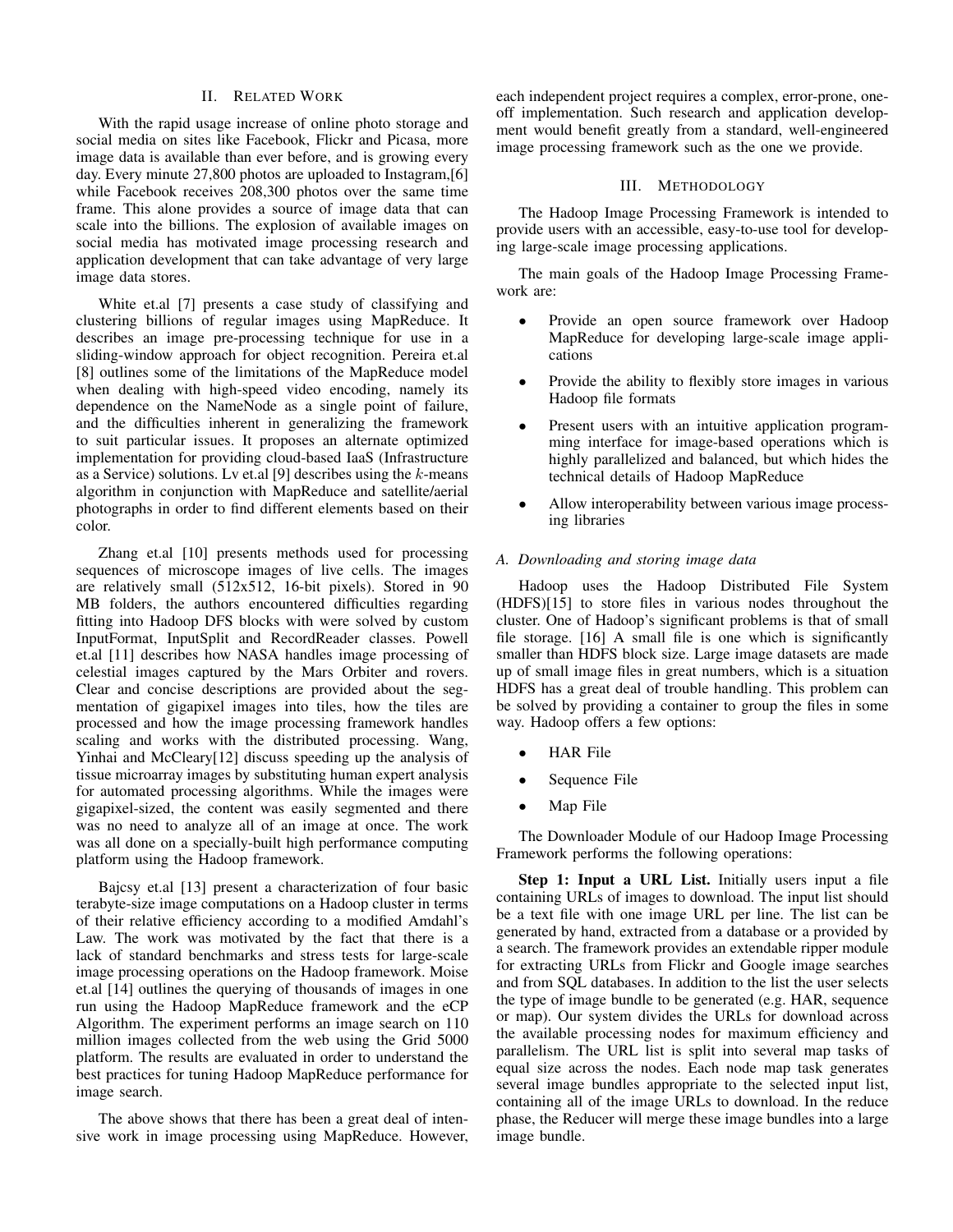Step 2: Split URLs across nodes. From the input file containing the list of image URLs and the type of file to be generated, we equally distribute the task of downloading images across the all the nodes in the cluster. The nodes are efficiently managed so that no memory overflow can occur even for terabytes of images downloaded in a single map task. This allows maximum downloading parallelization. Image URLs are distributed among all available processing nodes, and each map task begins downloading its respective image set.



Fig. 1. Individual map task of Downloader Module

Step 3: Download image data from URLs. For every URL retrieved in the map task, a connection is established according to the appropriate transfer protocol (e.g. FTP, HTTP, HTTPS, etc.). Once connected, we check the file type. Valid images are assigned InputStreams associated with the connection. From these InputStreams, we generate new HImage objects and add the images to the image bundle. The HImage class holds the image data and provides an interface for the user's manipulation of image and image header data. The HImage class also provides interoperability between various image data types (e.g. BufferedImage, Mat, etc.).

Step 4: Store images in an image bundle. Once an HImage object is received, it can be added to the image bundle simply by passing the HImage object to the appendImage method. Each map task generates a number of image bundles depending on the image list. In the reduce phase, all of these image bundles are merged into one large bundle.

## *B. Processing image bundle using MapReduce*

Hadoop MapReduce program handles input and output data very efficiently, but their native data exchange formats are not convenient for representing or manipulating image data. For instance, distributing images across map nodes require the translation of images into strings, then later decoding these image strings into specified formats in order to access pixel information. This is both inefficient and inconvenient. To overcome this problem, images should be represented in as many different formats as possible, increasing flexibility. The framework focuses on bringing familiar data types directly to user.

As distribution is important in MapReduce, images should be processed in the same machine where the bundle block resides. In a generic MapReduce system, the user is responsible for creating InputFormat and RecordReader classes to specify the MapReduce job and distribute the input among nodes.



Fig. 2. Single node running the Downloader Module (handled by the framework and transparent to the user)

This is a cumbersome and error-prone task; the Hadoop Image Processing Framework provides such InputFormat and RecordReaders for system's ease of use.

Images are distributed as various image data types and users have immediate access to pixel values. If pixel values are naively extracted from the image byte formats, valuable image header data (e.g. JPEG EXIF data or IHDR [17] image headers) is lost. The framework holds the image data in a special HImageHeader data type before converting the image bytes into pixel values. After processing pixel data, image headers are reattached to the processed results. The small amount of storage overhead required for this functionality is a trade-off worth making for preserving image header data after processing.

The functionality of the framework's Processor module is described below:

Step 1: Devise the algorithm. We assume that the user writes an algorithm which extends the provided GenericAlgorithm class. This class is passed as an argument to the processor module. The framework starts a MapReduce job with the algorithm as an input. The GenericAlgorithm holds an HImage variable; this allows user to write an algorithm on a single image data structure, which the framework then iterates over the entire image bundle. In addition to the algorithm, the user should provide the image bundle file that needs to be processed. Depending on the specifics of the image bundle organization and contents, the bundle is divided across nodes as individual map tasks. Each map task will apply the processing algorithm to each local image and append them to the output image bundle. In the reduce phase, the Reducer merges these image bundles into a large image bundle.

Step 2: Split image bundle across nodes. The input image bundle is stored as blocks in the HDFS. In order to obtain maximum throughput, the framework establishes each map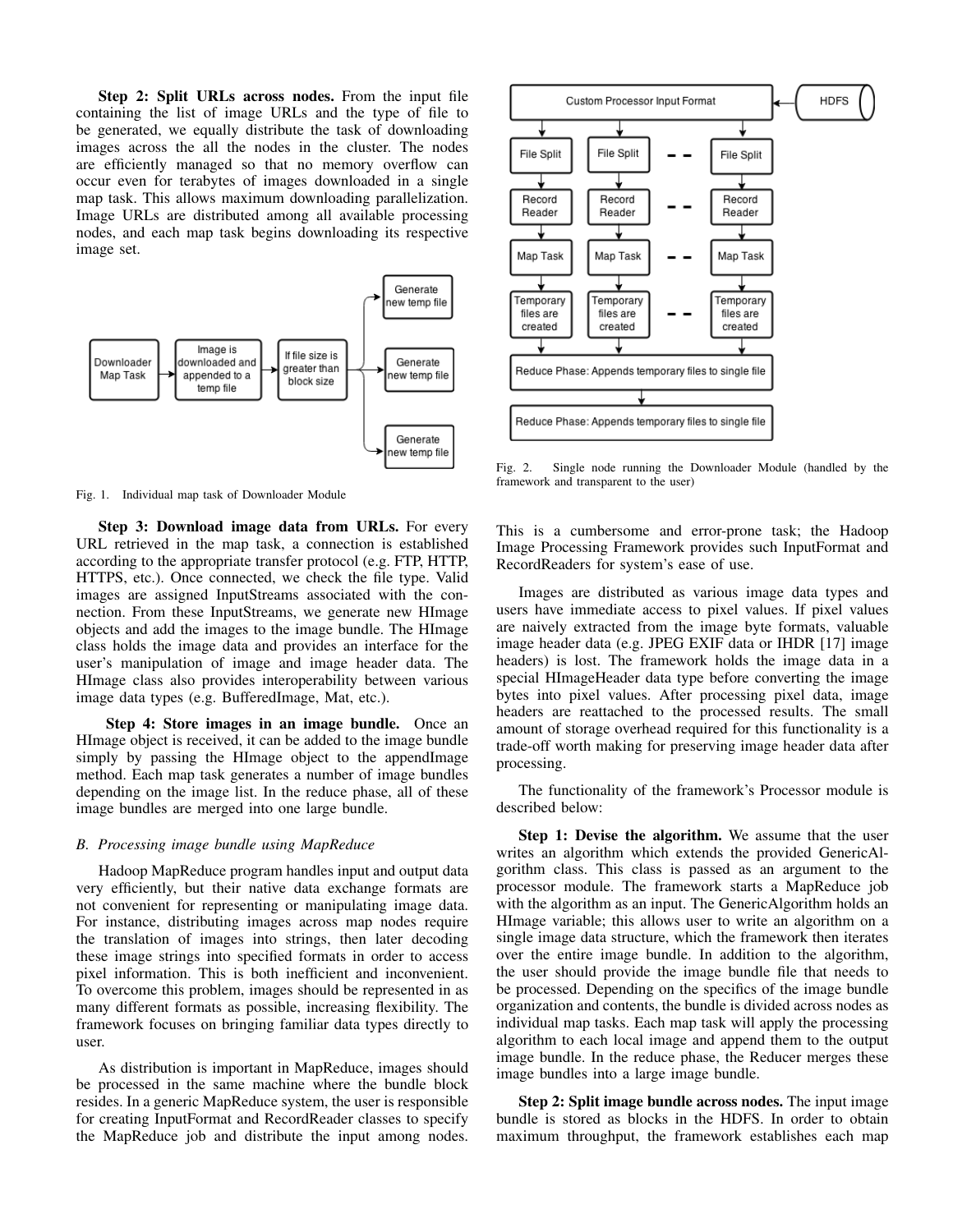task to run in the same block where it resides, using custom input format and record reader classes. This allows maximum parallelization without the problem of transferring data across nodes. Each image bundle now applies different map tasks to the image data for which it is responsible.



Fig. 3. Individual map task of Processor Module

Step 3: Process individual image. The processing algorithm devised by the user and provided as input to the Processing Module is applied to every HImage retrieved in the map task. The HImage provides its image data in the data format (e.g. Java BufferedImage, OpenCV Mat, etc.) requested by the user and used by the processing algorithm. Once the image data type is retrieved, processing takes place. After processing, the preserved image header data from the original image is appended to the processed image. The processed image is appended to the temporary bundle generated by the map task.

Step 4: Store processed images in an image bundle. Every map task generates an image bundle upon completion of its processing. Once the map phase is completed there are many bundles scattered across the computing cluster. In the reduce phase, all of these temporary image bundles are merged into a single large file which contains all the processed images.



Fig. 4. Single node running the Processor Module (handled by the framework and transparent to user)

# *C. Extracting image bundles using MapReduce*

In addition to creating and processing image bundles, the framework provides a method for extracting and viewing these images. Generally, Hadoop extracts images from an image bundle iteratively, inefficiently using a single node for the task. To address this inefficiency, we designed an Extractor module which extracts images in parallel across all available nodes.

Distribution plays a key role in MapReduce; we want to make effective and efficient use of the nodes in the computing cluster. As previously mentioned in the description of the Processor module, a user working in a generic Hadoop system must again devise custom InputFormat and RecordReader classes in order to facilitate distributed image extraction. The Hadoop Image Processing Framework provides this functionality for the extraction task as well, providing much greater ease of use for the development of image processing applications.

Organizing and specifying the final location of extracted images in a large distributed task can be confusing and difficult. Our framework provides this functionality, and allows the user simply to specify whether images should be extracted to a local file system or reside on the Hadoop DFS.

The process of the Extractor module is explained below:

Step 1: Input the image bundle to be extracted. The image bundle specified for extraction is passed as a parameter to the Extractor module. In addition, the user can include an optional parameter specifying the images' final location (defaults to local file system). The image bundle is then distributed across the nodes as individual map tasks. Each map task will extract the requisite images onto the specified filesystem.



Fig. 5. Individual map task of Extractor Module

Step 2: Split Image bundle across nodes. The input image bundle is split across available nodes using the framework's custom input format and record reader classes for maximum throughput. Once a map task starts, HImage objects are retrieved.

Step 3: Extract individual image. The image bytes obtained from each HImage object are stored onto the filesystem in the appropriate file format based on its image type. The Extractor module lacks a reduce phase.

## IV. IMAGE PROCESSING ALGORITHMS

To explore the Hadoop Image Processing Framework's capabilities and performance, we implemented multiple variations of existing widely-used image processing algorithms:

- A stand-alone implementation running on a single node with no distributed processing capability
- A generic Hadoop implementation which requires a high level of software engineering expertise within the Hadoop framework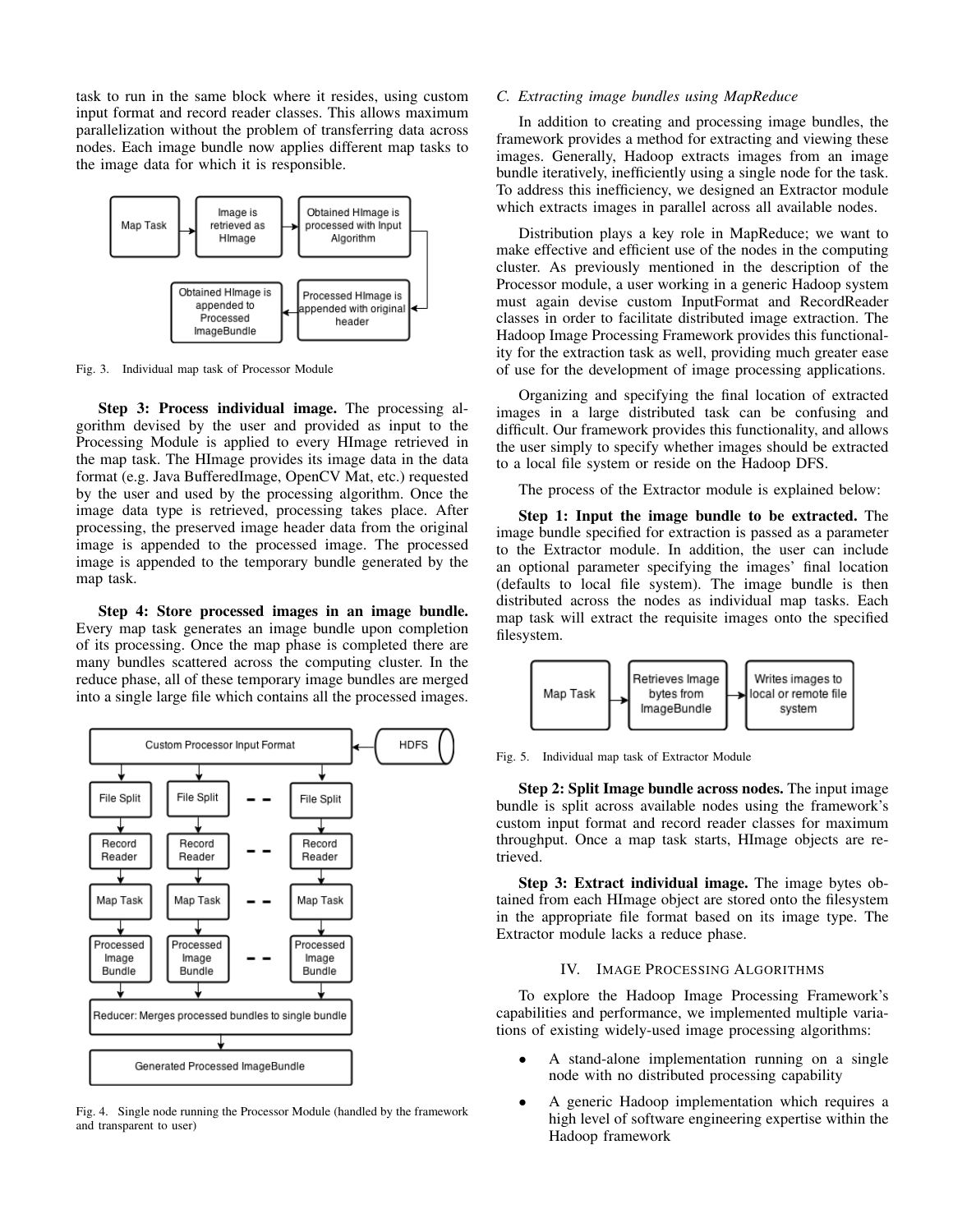

Fig. 6. Single node running the Extractor Module (handled by the framework and transparent to the user)

An implementation that employs the Hadoop Image Processing Framework

We chose the following algorithms: Laplacian filtering, Canny edge detection and  $k$ -means image segmentation. These are widely-used, computation-intensive and data-intensive algorithms of varying complexity which require large distributed systems for timely operation on hundreds of thousands of images.

#### *A. Laplacian Filter*

The Laplacian is a 2-D isotropic measure of the 2nd spatial derivative of an image. The Laplacian of an image highlights regions of rapid intensity change and is therefore often used for edge detection. The Laplacian is often applied to an image that has first been smoothed with an approximation of a Gaussian filter in order to reduce sensitivity to noise. The operator normally takes a single gray level image as input and produces another gray level image as output.

The Laplacian  $L(x, y)$  of an image with pixel intensity values  $I(x, y)$  is given by

$$
L(x,y) = \frac{\partial^2 I}{\partial x^2} + \frac{\partial^2 I}{\partial y^2}
$$
 (1)

This is calculated using a convolution filter.

Since the input image is represented as a set of discrete pixels, we have to find a discrete convolution kernel that can approximate the second derivatives in the definition of the Laplacian. This is a very simple computation that consists of a few additions and multiplications.

## *B. Canny Edge Detection*

Canny edge detection[18] is an multi-stage algorithm to detect a wide range of edges in images. Edge detection, especially step edge detection, is an important technique to extract useful structural information from visual information, dramatically reducing the amount of data to be processed. Among existing edge detection methods, the Canny edge detection algorithm is considered to provide reliable edge detection without relying on context-specific heuristics.

The process of the Canny edge detection algorithm can defined in five stages:

- Apply a Gaussian filter to smooth the image and remove noise.
- Find the intensity gradients of the image.
- Apply non-maximum suppression to get rid of spurious responses to edge detection
- Apply a double threshold to determine potential edges.
- Track edges by hysteresis. Finalize the detection of edges by suppressing all edges that are "weak" and not connected to strong edges.

#### *C. Image segmentation using* k*-means clustering*

The *k*-means algorithm is an unsupervised clustering algorithm that classifies input data points into multiple classes based on their Euclidean distance from each other. The algorithm assumes that the data features form a vector space and tries to find natural clusterings within it. The points are clustered around centroids  $\mu_i \forall i = 1...k$  which are obtained by minimizing the objective

$$
V = \sum_{i=1}^{n} \sum_{x_j \in S_i} (x_j - \mu_i)^2
$$
 (2)

where there are k clusters  $S_i$ ,  $i = 1, 2, ..., k$  and  $\mu_i$  is the centroid or mean point of all the points  $x_j \in S_i$ .

For the purposes of our experiment, we implemented iterative versions of the algorithm. The algorithm takes a 2 dimensional image as input. The steps of the algorithm are as follows:

- Compute the intensity distribution (also called the histogram) of the image.
- Initialize the centroids with  $k$  random intensities.
- Repeat the following steps until the cluster labels of the image stop changing from one iteration to the next:
	- Cluster the points based on the distance of their intensities from the centroid's intensity.

$$
c^i := \operatorname{argmin}_j ||x^i - \mu_j||^2 \tag{3}
$$

◦ Compute the new centroid for each of the clusters.

$$
\mu_i = \frac{\sum_{i=1}^{m} 1\{c_i = j\} x^i}{\sum_{i=1}^{m} 1\{c_i = j\}}
$$
(4)

where  $k$  is a parameter of the algorithm (the number of clusters to be found),  $i$  iterates over all the intensities,  $j$  iterates over all the centroids and  $\mu_i$  are the centroid intensities.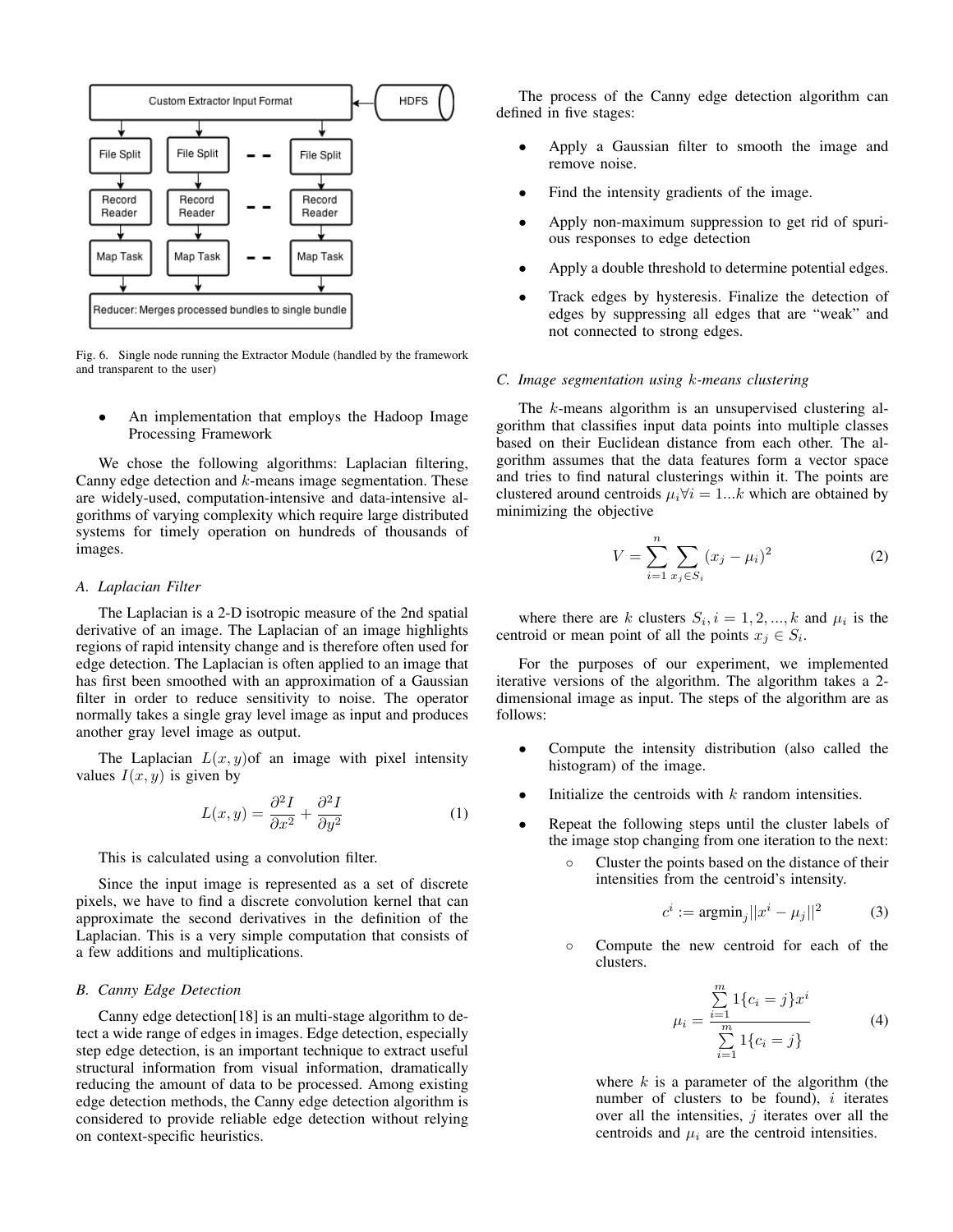## V. EXPERIMENTAL RESULTS

We present execution time and programming complexity results for the three image processing algorithms described above, demonstrating the effectiveness of the Hadoop Image Processing Framework. These algorithms are not particularly challenging to implement on a single node, but producing a distributed Hadoop implementation is quite challenging and requires a great deal of familiarity with Hadoop concepts and distributed software engineering expertise. On the other hand, our framework provides all of the performance and scalability benefits of the Hadoop system while retaining the simplicity of the single-node implementation. In this section we describe the dataset, hardware and software specifications used in our experiments, and discuss the results.

## *A. Characteristics of Image Dataset, Hardware and Software*

We performed image processing computations on a dataset of about 1 TB in size. The dataset was obtained by performing a Flickr search based on the keyword "flight". The dataset was extracted using the FlickrRipper, an instance of the Ripper interface provided by our Hadoop Image Processing Framework. The framework currently provides rippers for Flickr and Google image searches, and more will be provided in the future. A Ripper interface extracts image URLs from search results, and can be implemented for any set of results in any format. The experimental dataset is composed of 220,000 images at 4.76 MB/image, or about 1 TB.

#### *B. Computer hardware and software characteristics*

We ran the image processing computations on a 6-node distributed cluster and on a single-node desktop computer. The table below summarizes the cluster and desktop hardware and software specifications. The cluster nodes differ in terms of CPU speed and RAM. We installed Hadoop, Cloudera CDH5 and Java 1.7 on the cluster to support Java code execution. The desktop computer had a similar software configuration to the cluster.

TABLE I. COMPUTER HARDWARE AND SOFTWARE CHARACTERISTICS.

|          | <b>Specs</b>        | <b>Cluster</b>                                                                                        | <b>Desktop</b>                                                               |
|----------|---------------------|-------------------------------------------------------------------------------------------------------|------------------------------------------------------------------------------|
| Hardware | Cluster Nodes       | 6 data nodes with<br>from 2 to 4 virtual<br>processors and 4 GB<br>RAM and name node<br>with 8 GB RAM | Intel Xeon @ 2Ghz<br>8 cores, 16GB of RAM<br>and hyperthreading<br>activated |
|          | Networking          | 1 Gbit/second                                                                                         |                                                                              |
| Software | Java Virtual        | Java version<br>$"1.7.0$ 45"                                                                          | Java version<br>$"1.7.0$ 45"                                                 |
|          | Machine             | Java SE Runtime<br>Environment                                                                        | Java SE Runtime<br>Environment                                               |
|          | Hadoop              | Hadoop 2.5<br>Cloudera CDH5                                                                           |                                                                              |
|          | Operating<br>System | Cent $OS$ 6.5                                                                                         | Cent $OS$ 6.5                                                                |

The desktop implementations of the algorithms are Java programs for processing a small image dataset. As soon as the data set is processed the program halts. The desktop implementation starts as a single thread, and images are processed one at a time in succession. When the dataset size is low, each program runs smoothly and with excellent performance. However, as the size of the data to be processed reaches the terabyte scale, such a single-process approach fails utterly. Data on this scale must be processed in distributed fashion using Hadoop.

Each algorithm is also implemented on a Hadoop cluster without using the Hadoop Image Processing Framework. These implementations overcome the problem of handling large datasets but they suffer from extremely complex code. The user needs to write a great deal of code and understand the technical details of Hadoop. Writing such code, including custom InputFormats and RecordReaders, is cumbersome and error-prone. Figure 8 compares the actual lines of code a user needs to write in order to run our experimental algorithms (or any similar image processing application) on a Hadoop cluster.

Finally, we compare the same algorithms implemented on a Hadoop cluster using the framework. These implementations overcome the problems of handling large datasets and managing interoperability between image datatypes while holding code complexity down to the same level as the singleprocess, local implementation. Users enjoy automated creation of custom InputFormats and RecordReaders, and can tune settings for the desired output. The framework is so transparent that the user needs only a few lines of code to process a large image data set. It hides the technical details of MapReduce and runs the code in highly parallelized fashion. The code required to implement each image processing algorithm is no more complex than the same algorithm implemented on a local, single-threaded system, but the performance improvement for large datasets is immense.

| TABLE II. | CHARACTERISTICS OF COMPUTATIONAL ELASTICITY,      |
|-----------|---------------------------------------------------|
|           | CODING COMPLEXITY AND DATA LOCALITY FOR THE THREE |
|           | EXPERIMENTAL PLATFORMS.                           |

| Computa-<br>tional<br><b>Platform</b>    | Computational<br><b>Elasticity</b>                             | Code<br>Complexity                                                                                                                                                                       | Data<br>Locality                                                                                                                             |
|------------------------------------------|----------------------------------------------------------------|------------------------------------------------------------------------------------------------------------------------------------------------------------------------------------------|----------------------------------------------------------------------------------------------------------------------------------------------|
| Desktop                                  | Low: limited by<br>RAM and CPU of<br>the executing<br>computer | Normal: Complexity<br>lies in writing the<br>algorithm                                                                                                                                   | All data are<br>on local disk                                                                                                                |
| Hadoop:<br>without<br>using<br>framework | High: Nodes can<br>be requested<br>as needed                   | Heavy: Complexity<br>lies in writing every<br>module in framework<br>including custom<br>InputFormats and<br>RecordReaders. User<br>requires high<br>technical expertise<br>with Hadoop. | All data resides<br>in HDFS. Custom<br><b>InputFormats</b><br>need to be<br>created to launch<br>computations<br>in appropriate<br>locations |
| Hadoop:<br>using<br>framework            | High: Nodes can<br>be requested<br>as needed                   | Normal: Complexity<br>lies in writing<br>algorithm and is<br>equivalent to writing<br>on desktop platform                                                                                | All data resides<br>in HDFS. Highly<br>parallelized.                                                                                         |

#### *C. Observations*

We have explored the space of image processing algorithms, applying different hardware and software configurations to the various data sets. Specifically, we compared:

- Three image processing algorithms described in Section IV
- Datasets of varying image counts
- Configurations of hardware cluster used for computations
- Coding complexity measured in Lines of Code (LOC)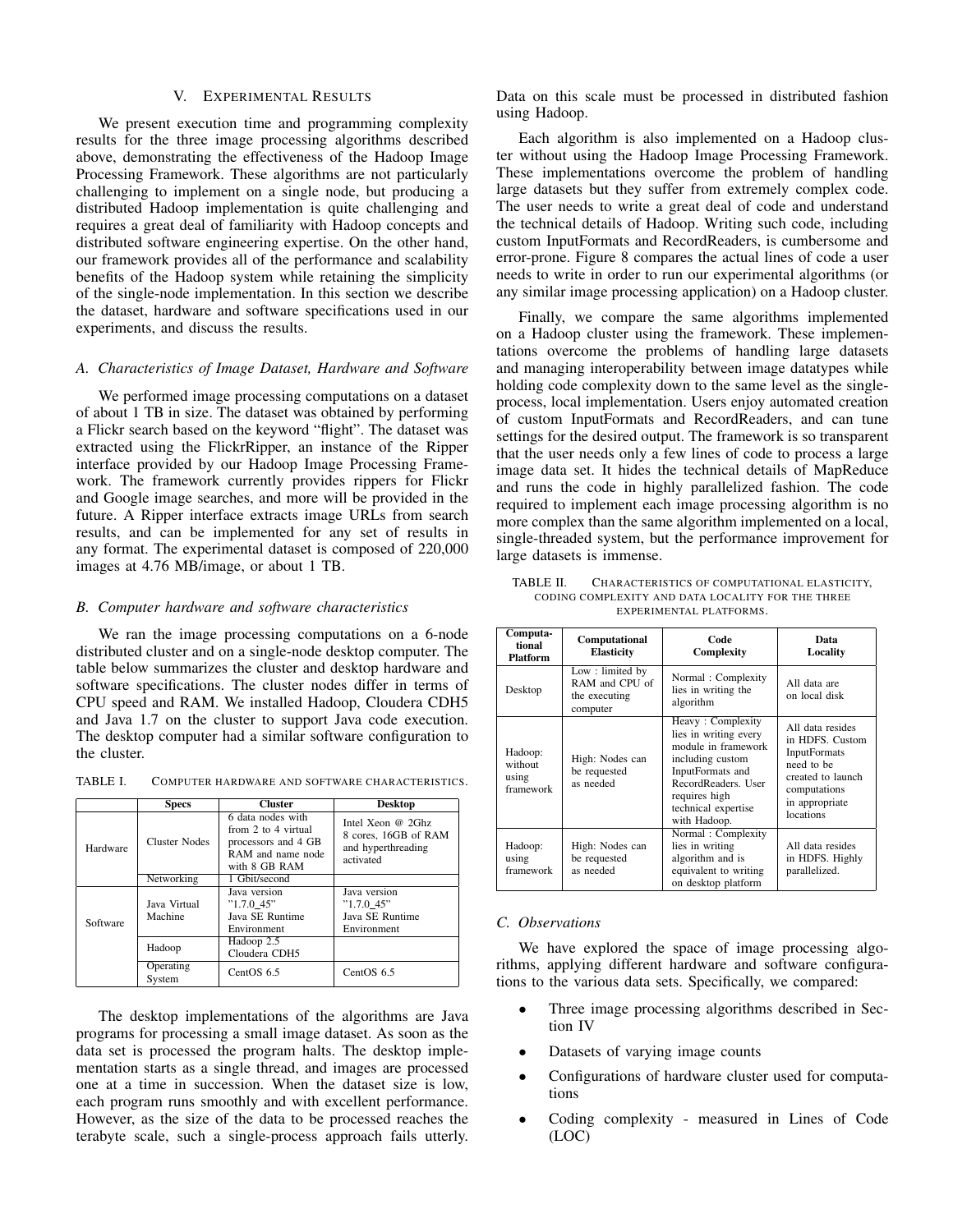The numerical results are shown in Figures 7 through 10.

Figure 7 illustrates the performance comparison of Canny edge detection on a single node, on Hadoop using our framework and Hadoop without using the framework.



Fig. 7. Canny edge detection computation executed on a single node and on a Hadoop cluster with and without using framework

It can be observed that the Hadoop cluster performance is nearly identical whether the Hadoop Image Processing Framework is used or not. The single node performance is satisfactory on small input sizes; in fact it outperforms Hadoop when the amount of data is very small owing to the lack of MapReduce overhead. However, as the amount of data grows the single node performance becomes increasingly poor. The same pattern is observed with any image processing algorithm.

Figure 8 compares the coding complexity of the different image handling and processing tasks described in Section III, for the Canny edge detection task. The Downloader module and Extractor module are simple to use and require few lines of code to configure. The processor module includes the specific algorithm devised by the user, which can be significant amount of code, but using our framework to configure the algorithm for MapReduce requires almost no additional coding.



Fig. 8. Comparing coding complexities of modules in different environments

Figure 9 shows the coding complexity of the processor portion of our three experimental image processing algorithms. The naive single-process, single-node algorithm requires a similar amount of code to using our highly parallel, distributed framework, while direct implementation of the algorithm using Hadoop and MapReduce requires a great deal more effort. The Hadoop Image Processing Framework hides all of this complexity from the user.



Fig. 9. Comparing coding complexity of Laplacian filter, Canny edge detection and k-means clustering in different environments

The Hadoop Image Processing Framework provides transparency on multiple levels. Users can use the predefined MapReduce modules (Downloader, Processor and Extractor) for processing the image modules, and most image processing tasks require no more than this. Users may also write custom MapReduce tasks within the framework, taking advantage of its hierarchical construction. This still protects the user from the full complexity and error-prone nature of the full Hadoop framework, but requires additional knowledge and expertise on the user's part.

The Hadoop Image Processing Framework is intended to be extremely simple to use. The framework strictly adheres to Java file writing and reading techniques, extending those conventions to the Hadoop framework's notion of reading and writing bundle files. In this way, working with Hadoop image processing is exactly like working on a single system. The main aim of the framework is to provide useful software abstractions such that programming on a Hadoop cluster is equivalent to programming on a single computer. Listing 1 demonstrates the similarity between Java code written for a single machine and the same code using the image processing framework. The framework's use of ordinary Java conventions helps in understanding the software engineering process and reduces complexity. Listing 2 demonstrates the mechanism for setting the image headers of processed images.



Fig. 10. Comparing file writers and readers with and without using framework